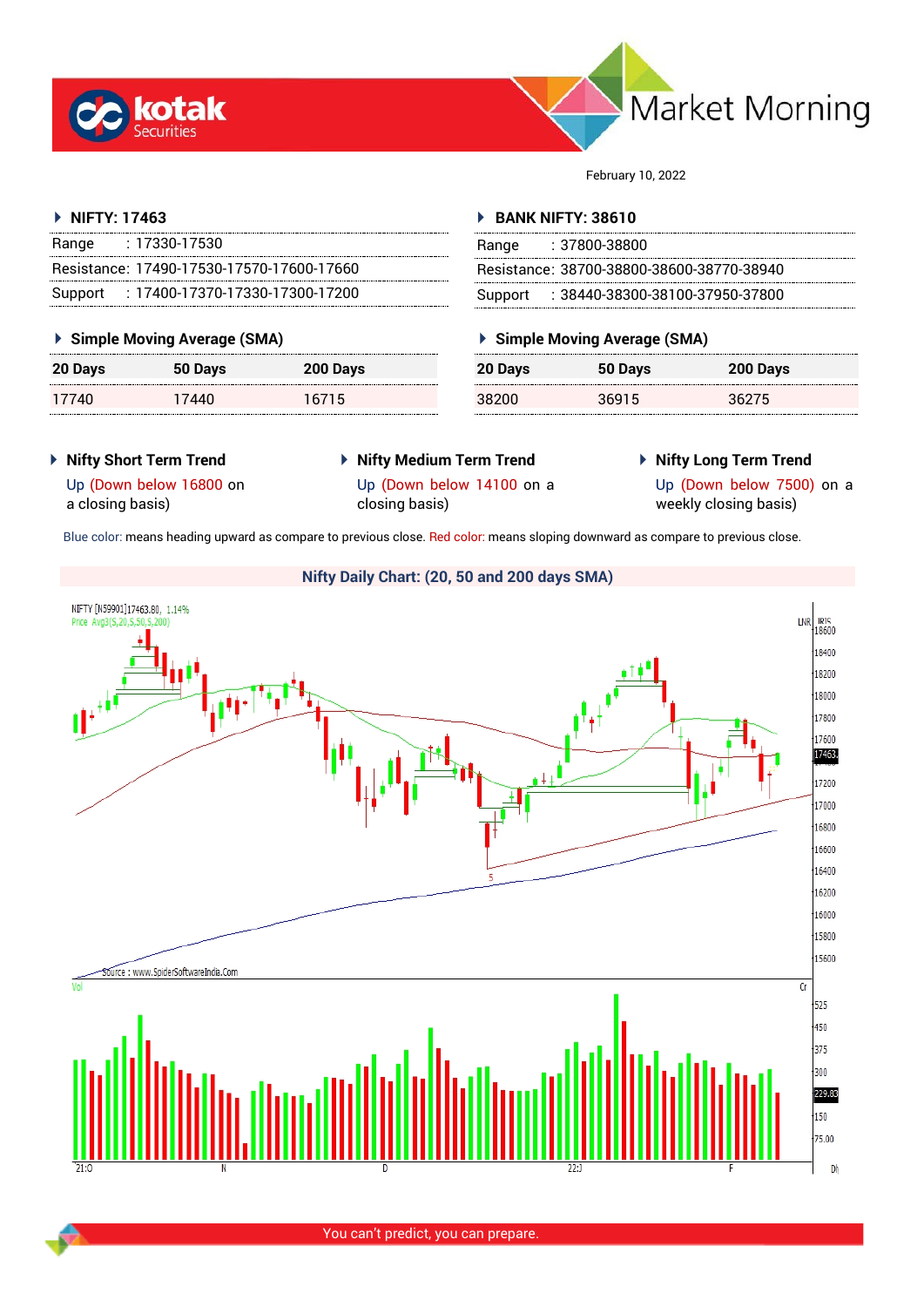#### **Market Analysis**

17350 throughout the day and that is why we saw another bullish trend towards the end. Nifty may gain above **Nifty/Sensex Daily View:** On Wednesday, the market opened higher and remained above the crucial resistance of 17480 the levels of 17530 and 17570. Many times, we get to see volatility in the market on the day of credit policy. Take profit on Nifty in the range of 17530-17570. Long positions below 17330 should be cut. Nifty-Bank could be a victim of profit booking in the range of 38800 and 39100. Long positions need to be squared off below 38100.

# **RATING SCALE (PRIVATE CLIENT GROUP)**

| <b>BUY</b>             | $\overline{\phantom{0}}$ | A condition that indicates a good time to buy a stock. The exact circumstances of the signal will be determined by the indicator that an<br>analyst is using.  |
|------------------------|--------------------------|----------------------------------------------------------------------------------------------------------------------------------------------------------------|
| <b>SELL</b>            | -                        | A condition that indicates a good time to sell a stock. The exact circumstances of the signal will be determined by the indicator that an<br>analyst is using. |
| <b>Stop Loss Order</b> | $-$                      | An instruction to the broker to buy or sell stock when it trades beyond a specified price. They serve to either protect your profits or<br>limit your losses.  |

#### **FUNDAMENTAL RESEARCH TEAM (PRIVATE CLIENT GROUP)**

Head of Research Auto & Auto Ancillary Transportation, Paints, FMCG Banking & Finance [shrikant.chouhan@kotak.com](mailto:shrikant.chouhan@kotak.com) arun.agarwal@kotak.com agarwal.amit@kotak.com Hemali.Dhame@kotak.com

**Jatin Damania Purvi Shah Rini Mehta K. Kathirvelu** Metals & Mining, Midcap Pharmaceuticals Research Associate Support Executive Research Associate jatin.damania@kotak.com [purvi.shah@kotak.com](mailto:purvi.shah@kotak.com) rini.mehta@kotak.com [k.kathirvelu@kotak.com](mailto:k.kathirvelu@kotak.com) +91 22 6218 6440 +91 22 6218 6432 +91 80801 97299 +91 22 6218 6427

Oil and Gas, Information Tech Construction, Capital Goods & Midcaps sumit.pokharna@kotak.com pankajr.kumar@kotak.com +91 22 6218 6438 +91 22 6218 6434

+91 22 6218 5408 +91 22 6218 6443 +91 22 6218 6439 +91 22 6218 6433

# **Sumit Pokharna** Pankaj Kumar

**Shrikant Chouhan Arun Agarwal Amit Agarwal, CFA Hemali Dhame**

### **TECHNICAL RESEARCH TEAM (PRIVATE CLIENT GROUP)**

**Shrikant Chouhan Amol Athawale Sayed Haider**

[shrikant.chouhan@kotak.com](mailto:shrikant.chouhan@kotak.com) [amol.athawale@kotak.com](mailto:amol.athawale@kotak.com) Research Associate +91 22 6218 5408 +91 20 6620 3350 [sayed.haider@kotak.com](mailto:sayed.haider@kotak.com)

+91 22 62185498

# **DERIVATIVES RESEARCH TEAM (PRIVATE CLIENT GROUP)**

+91 22 6218 5497 +91 33 6615 6273

**Sahaj Agrawal Prashanth Lalu Prasenjit Biswas, CMT, CFTe** [sahaj.agrawal@kotak.com](mailto:sahaj.agrawal@kotak.com) [prashanth.lalu@kotak.com](mailto:prashanth.lalu@kotak.com) [prasenjit.biswas@kotak.com](mailto:prasenjit.biswas@kotak.com)